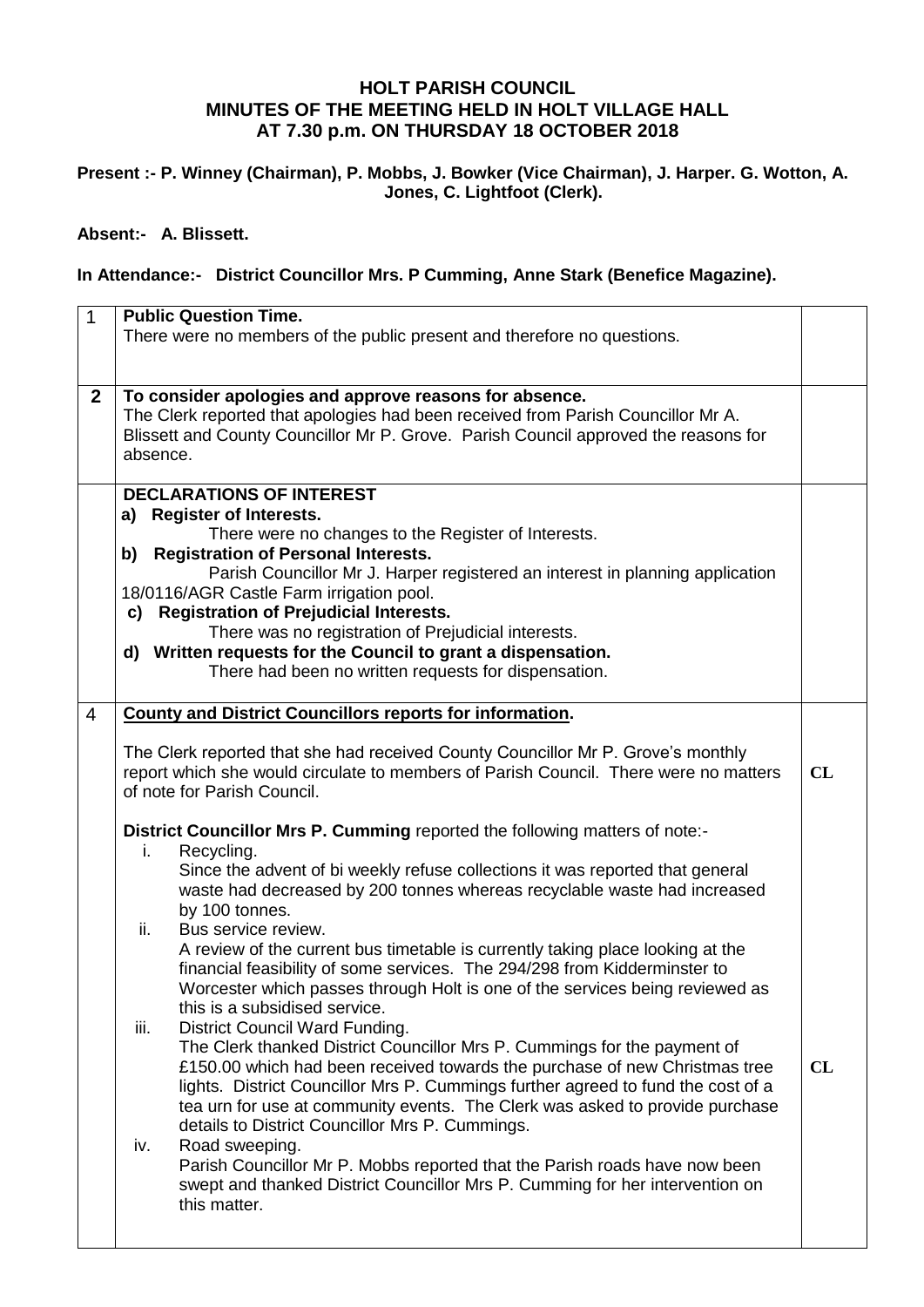| 5                       | TO APPROVE THE MINUTES OF THE MEETING OF HOLT PARISH COUNCIL HELD<br>ON 20th SEPTEMBER 2018.                                                                                                                                                                                                                                                                                                                                                  |                        |
|-------------------------|-----------------------------------------------------------------------------------------------------------------------------------------------------------------------------------------------------------------------------------------------------------------------------------------------------------------------------------------------------------------------------------------------------------------------------------------------|------------------------|
|                         | The minutes of Meeting of Holt Parish Council held on Thursday 20 September 2018 were<br>approved by Parish Council and signed by the Chairman as a true record.                                                                                                                                                                                                                                                                              |                        |
| 6                       | <b>PROGRESS REPORTS</b>                                                                                                                                                                                                                                                                                                                                                                                                                       |                        |
|                         | a) Traffic concerns in Parish - progress report.                                                                                                                                                                                                                                                                                                                                                                                              |                        |
|                         | Parish Councillor Mr P Mobbs reported on a site meeting held in the Parish with members<br>of Parish Council, representatives from Highways, representatives from the Safer Roads<br>Partnership, District Councillor Mrs P. Cummings and County Councillor Mr P. Grove<br>regarding the concerns of Parish Council in relation to the safety of motorists and<br>pedestrians in the Parish.                                                  |                        |
|                         | Whilst there was a lot of sympathy for the concerns raised by Parish Council there is                                                                                                                                                                                                                                                                                                                                                         |                        |
|                         | limited action which can be taken.<br>i. Siding out of School Lane and the footpath to Broomfields are due to take place to<br>make the pavements wider. The Lengthsman will then be responsible for<br>maintaining School Lane.                                                                                                                                                                                                              |                        |
|                         | A review of the signs within the Parish will be undertaken by County Highways. The<br>ii.<br>signs will be cleaned and the white lines and mini roundabout repainted. The<br>possibility of painting double white lines to deter overtaking will be investigated.<br>The Safety Camera Partnership will continue their speed awareness campaign on<br>iii.<br>the A443. This is one of the most used sites for speed awareness in the County. |                        |
|                         | The possibility of training volunteers within the Parish to man speed awareness<br>guns to track the speed of vehicles in the Parish was discussed.<br>iv. The possibility of Parish Council purchasing a VAS for use in the Parish was<br>discussed. Parish Councillor Mr P. Mobbs was asked to investigate the costs and<br>feasibility of this project.                                                                                    | <b>PM</b>              |
|                         | There are no plans at present for Highways to make any amendments to Red Lion<br>V.<br>junction.                                                                                                                                                                                                                                                                                                                                              |                        |
|                         | Wildflower meadow - progress report.<br>b)<br>The Chairman reported that this due to be seeded next week and mini daffodils will also<br>be planted on the site.                                                                                                                                                                                                                                                                              |                        |
|                         | Litter picks – progress report.<br>c)<br>The Chairman reported that all equipment has now been purchased and it was<br>agreed that the litter picks would commence in the spring.                                                                                                                                                                                                                                                             |                        |
|                         | d)<br>World War 1 Beacon of light commemoration - progress report.<br>This was discussed under Agenda item $11 -$ discussion of arrangements for Armistice<br>Day.                                                                                                                                                                                                                                                                            |                        |
|                         | SWDP – review of 5 year land supply and settlement boundaries – action<br>e)                                                                                                                                                                                                                                                                                                                                                                  |                        |
|                         | taken.<br>The Clerk reported that she had responded on behalf of Parish Council to the<br>consultation on settlement boundaries. Whilst Parish Council do not object to the<br>review they do not believe it should be seen as an opportunity for developers to put in<br>applications for developments outside the settlement line.                                                                                                          | <b>PM</b><br><b>PW</b> |
|                         | It was agreed that The Chairman and Parish Councillor Mr P. Mobbs would represent<br>Holt Parish Council at the SWDP review meeting on the 6 November 2018.                                                                                                                                                                                                                                                                                   |                        |
|                         | Cleaning of village gates and bus shelter - progress report.<br>f)<br>The Clerk reported that she had not received firm response from County Highways as<br>to whether they would undertake this task. The Chairman was therefore asked to<br>arrange this and it was agreed that the cost would be funded by Parish Council.                                                                                                                 | <b>PW</b>              |
| $\overline{\mathbf{r}}$ | <b>Planning</b><br>a) Applications Pending.                                                                                                                                                                                                                                                                                                                                                                                                   |                        |

There were no applications to report.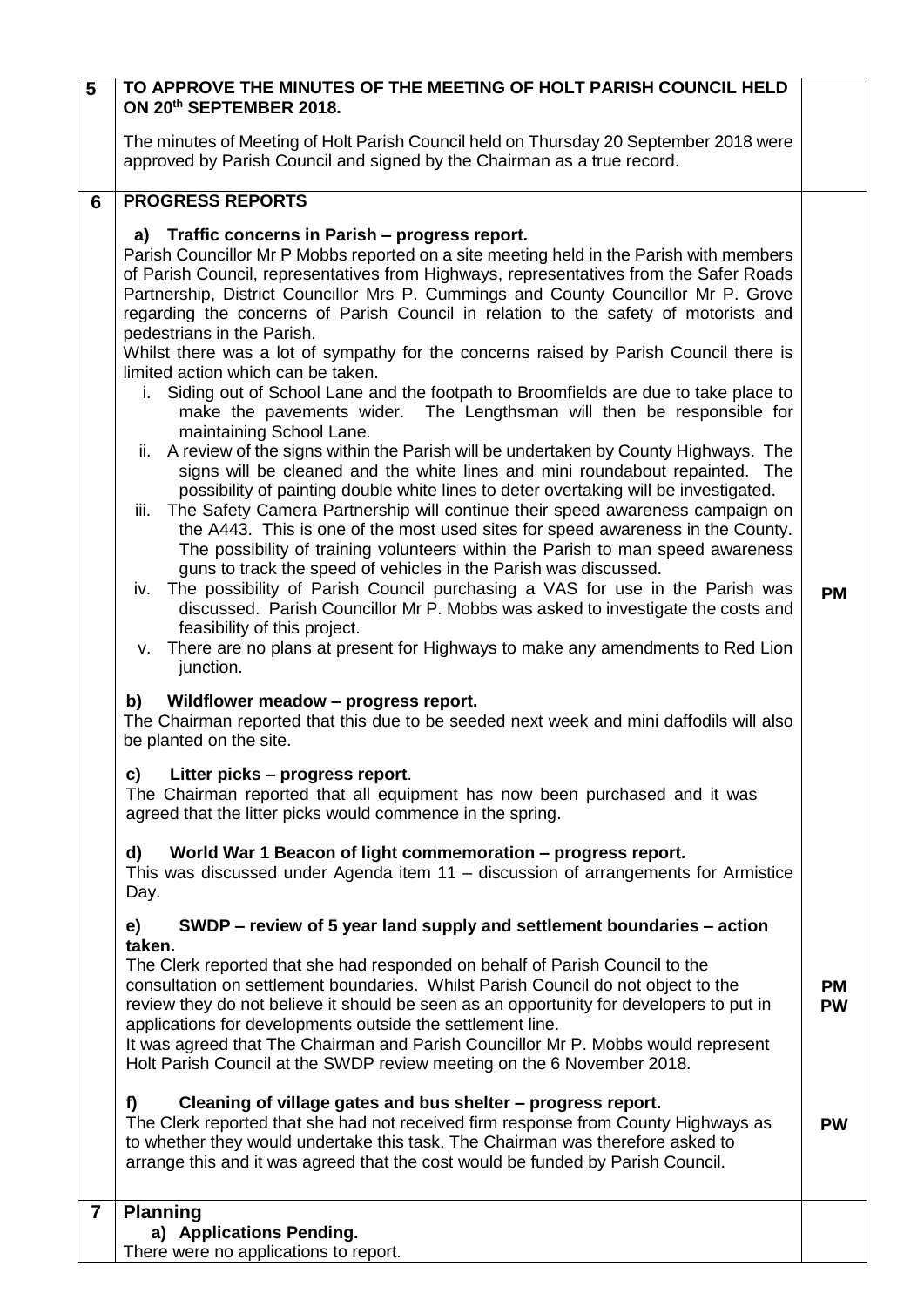|    | b) Approvals/Refusals.<br>18/01113/FUL Rowley Farm Ockeridge Lane Holt Heath Worcester WR6 6LY Extension<br>to and conversion of existing farm building to one holiday-let unit and demolition of<br>adjacent redundant pig pens. (Approved)<br>18/0116/AGR Castle Farm, Holt Heath, WR6 6NJ. Proposed irrigation pool. (Approved).                                                                      |                                        |                                                                                                                                                                                                     |                 |                   |                                                |  |
|----|----------------------------------------------------------------------------------------------------------------------------------------------------------------------------------------------------------------------------------------------------------------------------------------------------------------------------------------------------------------------------------------------------------|----------------------------------------|-----------------------------------------------------------------------------------------------------------------------------------------------------------------------------------------------------|-----------------|-------------------|------------------------------------------------|--|
|    | c) Other Planning issues.<br>Planning Application APP/J1860/W/18/32024441<br>Mr and Mrs Ewer. Heathwood, Holt Heath, WR6 6NA.<br>Outline application with all matters reserved for construction of a detached bungalow.<br>The Clerk made Parish Council aware on the appeal on this application. As Parish Council<br>recommended approval of this application there was no further action to be taken. |                                        |                                                                                                                                                                                                     |                 |                   |                                                |  |
| 8  | <b>Finance</b>                                                                                                                                                                                                                                                                                                                                                                                           |                                        |                                                                                                                                                                                                     |                 |                   |                                                |  |
|    | a. To note the current bank balances.<br>The Clerk reported that the current account balance was £ 2703.00 and the deposit<br>account balance was £ 9660.54. The Clerk reported that these balances were<br>before the issuance of the cheques listed below and the second half of the Precept<br>had now been received.                                                                                 |                                        |                                                                                                                                                                                                     |                 |                   |                                                |  |
|    |                                                                                                                                                                                                                                                                                                                                                                                                          |                                        | b. To consider payments in accordance with the attached schedule.<br>The following retrospective payments were approved by Parish Council.                                                          |                 |                   |                                                |  |
|    |                                                                                                                                                                                                                                                                                                                                                                                                          |                                        |                                                                                                                                                                                                     |                 |                   |                                                |  |
|    |                                                                                                                                                                                                                                                                                                                                                                                                          | Date<br>17 Oct 2018                    | Payee<br><b>RT</b> Harrison                                                                                                                                                                         | Chq No.<br>1203 | Amount<br>£123.60 | Details<br>Lengthsman                          |  |
|    |                                                                                                                                                                                                                                                                                                                                                                                                          | 17 Oct 2018                            | PKF Littlejohn<br><b>LLP</b>                                                                                                                                                                        | 1204            | £240.00           | Annual audit fee                               |  |
|    |                                                                                                                                                                                                                                                                                                                                                                                                          | 17 Oct 2018                            | Mr<br>P<br>Goodman                                                                                                                                                                                  | 1205            | £1175.00          | Grass cutting                                  |  |
|    |                                                                                                                                                                                                                                                                                                                                                                                                          | 17 Oct 2018                            | $\mathcal{C}$<br><b>Mrs</b><br>Lightfoot                                                                                                                                                            | 1206            | £327.50           | Clerks salary -<br>Oct 2018                    |  |
|    |                                                                                                                                                                                                                                                                                                                                                                                                          | 17 Oct 2018                            | $\mathsf{C}$<br><b>Mrs</b><br>Lightfoot                                                                                                                                                             | 1207            | £4.52             | Clerks<br>$express - Oct$<br>2018              |  |
|    |                                                                                                                                                                                                                                                                                                                                                                                                          | 17 Oct 2018                            | G<br><b>Mrs</b><br>Wotton                                                                                                                                                                           | 1208            | £79.45            | Refreshments<br>for churchyard<br>consecration |  |
|    |                                                                                                                                                                                                                                                                                                                                                                                                          | 17 Oct 2018                            | Mr<br><b>WP</b><br>Winney                                                                                                                                                                           | 1209            | £259.28           | Litter<br>picking<br>equipment                 |  |
|    | To review the current spend against budget.<br>C.<br>The Council noted the information.<br>d. To note the current status of the audit.<br>The Clerk reported the main matters that had arisen from the audit to Parish Council and<br>reported that the audit had been advertised as final.                                                                                                              |                                        |                                                                                                                                                                                                     |                 |                   |                                                |  |
| 9  |                                                                                                                                                                                                                                                                                                                                                                                                          | <b>Correspondence for Information.</b> |                                                                                                                                                                                                     |                 |                   |                                                |  |
|    |                                                                                                                                                                                                                                                                                                                                                                                                          |                                        | All correspondence of note had been circulated prior to the Meeting.                                                                                                                                |                 |                   |                                                |  |
| 10 |                                                                                                                                                                                                                                                                                                                                                                                                          |                                        | Clerk's report on Urgent Decisions since the last Meeting<br>Trip to Hartlebury Incinerator 29 November 2018.<br>The Clerk reminded Parish Council of this event and provided the relevant details. |                 |                   |                                                |  |